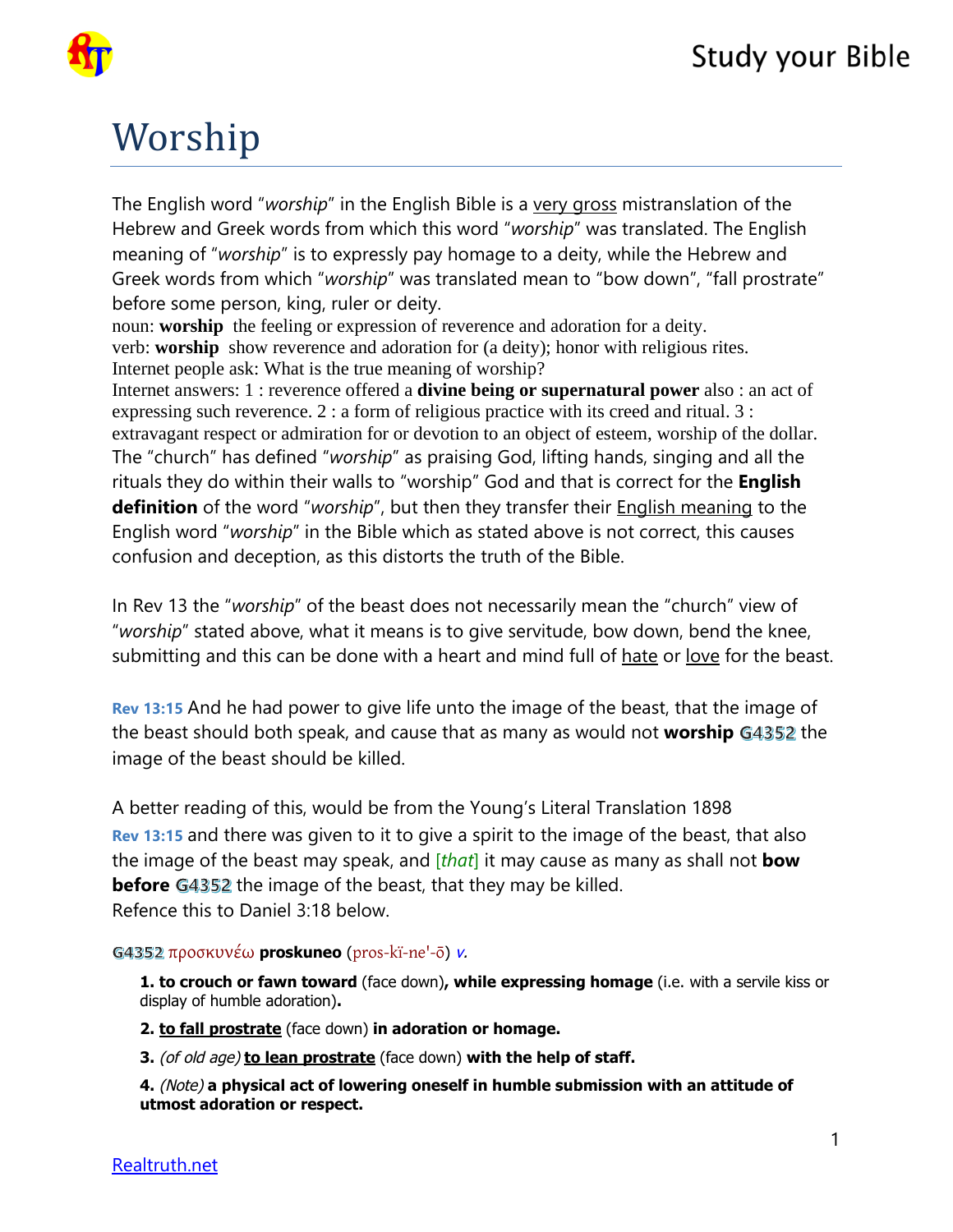What is coming upon this world is a physical submitting, bowing to the beast just the same as the mark will be a physical mark or some type of tattoo. While this is a spiritual battle for believers, it will all be manifested in the physical. The "*worship*" will not be a mind or heart thing but a physical thing, just as the mark will not be a heart or mind thing but a physical mark.

**Rev 13:16** And he causes all, both small and great, rich and poor, free and bond, to receive a mark G5480 in their right hand, or in their foreheads:

**Rev 13:17** And that no man might buy or sell, save he that had the mark G5480, or the name of the beast, or the number of his name.

```
G5480 χάραγμα charagma (cha'-rag-ma) n.
```
**a scratch or etching, i.e. stamp** (as a badge of servitude)**, or scupltured figure** (statue)**.** 

[from charasso "to sharpen to a point" (akin to [G1125](tw://[self]?G1125) through the idea of scratching)] KJV: graven, mark

There are a couple Greek words that do mean the English type of "worship" in a spiritual reverence. If John wanted this type of "worship" to be expressed in Revelation, he would have used these types of words and not the προσκυνέω **proskuneo** meaning to bow down, prostrate. Refence this to Daniel 3:18 below.

**John 9:31** Now we know that YHWH hears not sinners: but if any man be a worshipper of YHWH G2318, and does his will, him he hears.

G2318 θεοσεβής **theosebes** ([the-o-se-ɓees'](tw://[self]?tid=14)) [adj](tw://[self]?tid=1000000#ADJ-).

#### **reverent of God.**

```
[from G2316 and G4576] 
KJV: worshipper of God
```
**Matt 15:8** This people draws nigh unto me with their mouth, and honors me with [*their*] lips; but their heart is far from me.

**Matt 15:9 But in vain they do worship** G4576 me, teaching [*for*] doctrines the commandments of men.

**Acts 18:13** Saying, This [*fellow*] persuades men to worship G4576 YHWH contrary to the law.

G4576 σέβομαι **sebomai** ([se'-ɓo-mai](tw://[self]?tid=14)) [v](tw://[self]?tid=1000000#V-).

#### **1. to reverence.**

**2.** (antonym) **to irreverence.** KJV: devout, religious, worship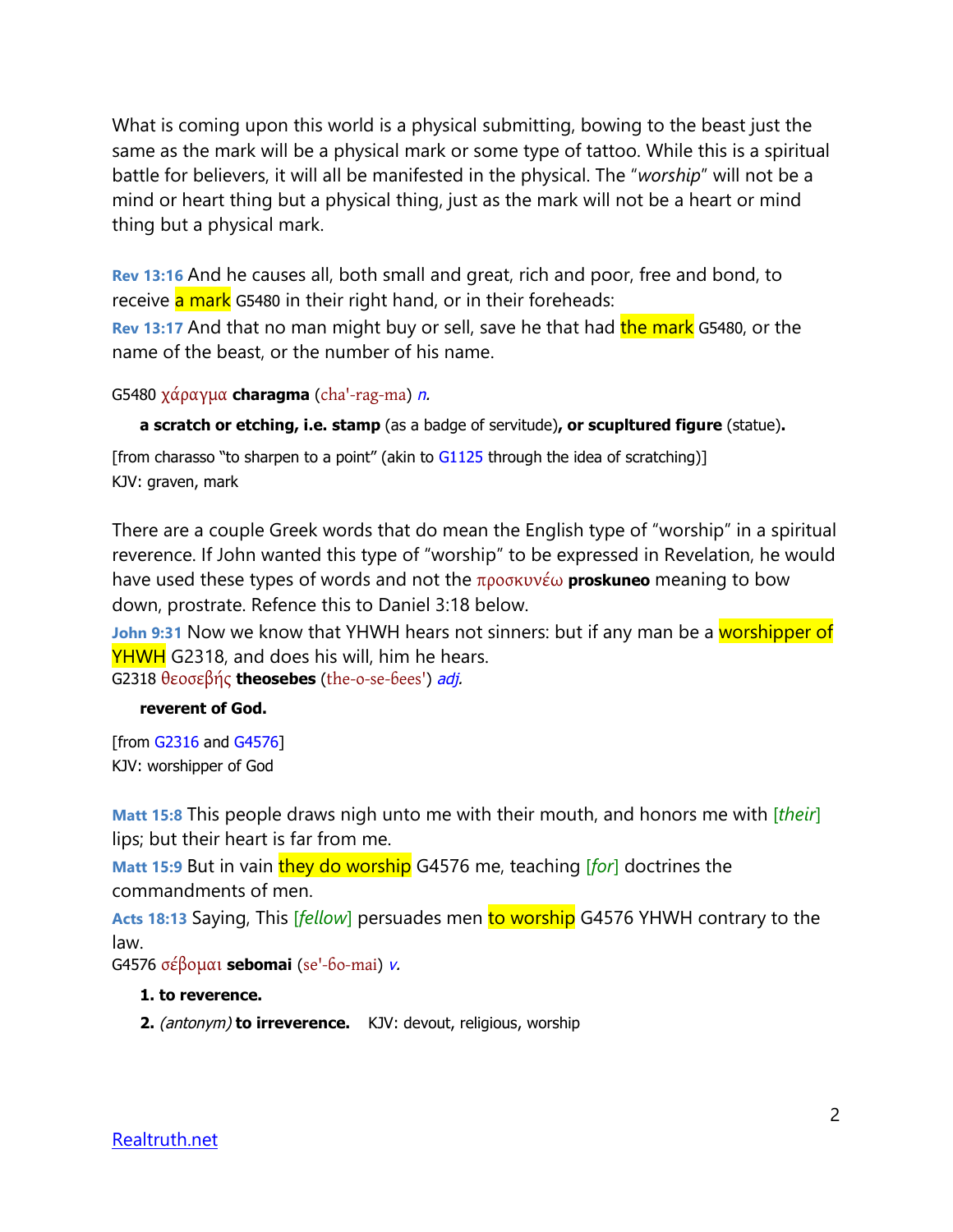

**Exod 12:27** That you shall say, It [*is*] the sacrifice of YHWH'S passover, who passed over the houses of the children of Israel in Egypt, when he smote the Egyptians, and delivered our houses. And the people bowed the head and **worshipped** H7812. הָחָׁש **shachah** ([shaw-chaw'](tw://[self]?tid=15)) [v](tw://[self]?tid=1000000#V-).

### **1. to depress, crouch.**

**2.** (especially reflexive) **to fall prostrate to** (in homage to royalty or God)**.** 

[a primitive root] KJV: bow (self) down, crouch, fall down (flat), humbly beseech, do (make) obeisance, do reverence, make to stoop, **worship**. Compare: H5456

H5457 דִגְס **cgid** ([seg-eed'](tw://[self]?tid=15)) [v](tw://[self]?tid=1000000#V-). – This word is only found in the book of Daniel.

**to prostrate oneself** (in homage)**.** 

**Dan 3:18** But if not, be it known unto you, O king, that we will not serve your gods, nor worship H5457 the golden image which you have set up.

[(Aramaic) corresponding to H5456] KJV: **worship**. Root(s): H5456

## H5456 דַגָס **cagad** ([saw-gad'](tw://[self]?tid=15)) [v](tw://[self]?tid=1000000#V-).

**to prostrate oneself** (in homage)**.** 

[a primitive root] KJV: fall down.

The Septuagint LXX uses the same Greek word in Daniel προσκυνέω **proskuneo** with a different suffix referring to the image.

**Dan 3:18** και εαν μη γνωστον εστω σοι βασιλευ οτι τοις θεοις σου ου λατρευομεν και τη εικονι τη χρυση η εστησας ου <mark>προσκυν</mark>ουμεν

In the Young's Literal Translation 1898 he used obeisance meaning to bow or show respect, it does not mean to "*worship*" in the English sense of the word.

**Dan 3:18** And lo--not! be it known to thee, O king, that thy gods we are not serving, and to the golden image thou hast raised up we do no obeisance.

noun: **obeisance -** deferential respect - a gesture expressing deferential respect, such as a bow or curtsy. - "they **paid obeisance to** the Prince"

**Gen 6:6** And it repented YHWH that he had made man on the earth, and it *grieved* H6087 him at his heart.

H6087 בַצָע**` atsab** ([aw-tsaɓ'](tw://[self]?tid=15)) [v](tw://[self]?tid=1000000#V-).

**1.** (properly) **to carve, i.e. fabricate or fashion.**